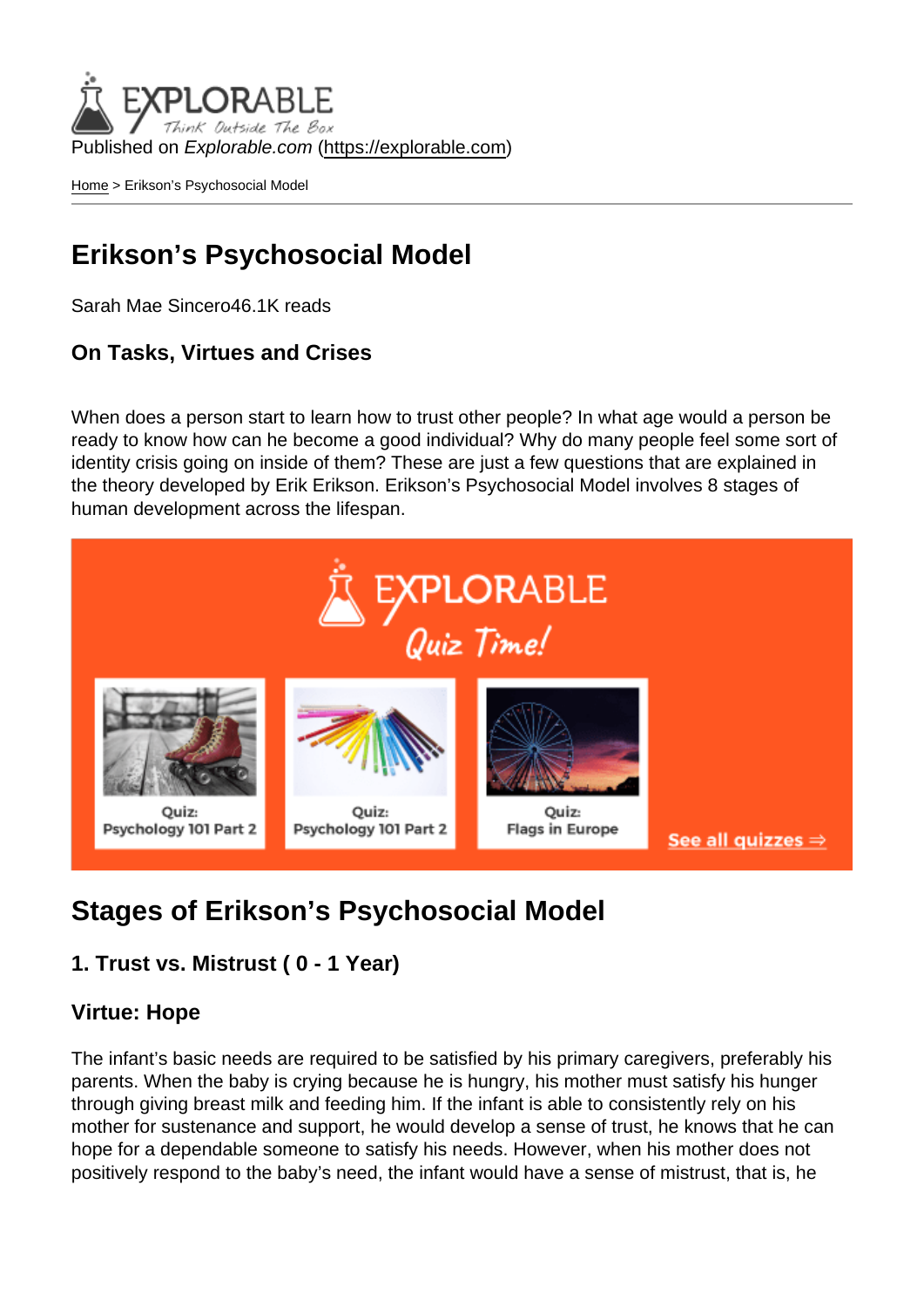feels that everyone is unreliable.

#### **2. Autonomy vs. Shame & Doubt (2-4 Years)**

#### **Virtue: Will**

When the child reaches the age of 2 to 4, he begins to explore his environment. When the parents are supportive and encourages him to do so but still protects him from danger, the child feels a sense of autonomy. However, when parents or caregivers are restricting the child from learning things, like not letting the child dress himself when he says he can do it, the child may feel shameful and doubtful of trying new things.

## **3. Initiative vs. Guilt (4 to 6 Years)**

#### **Virtue: Purpose**

When the child reaches this age, he may feel that he wants to accomplish activities on his own for a certain purpose. Caregivers must promote a sense of initiative in them such as letting them be the leader of a group of children. On the other hand, he may feel guilty about his needs and wants if the parent would not allow him to do things independently.

#### **4. Industry vs. Inferiority (7 to 12 Years)**

#### **Virtue: Competence**

At this age, children are more eager to learn more things, and want to master skills like reading and writing, to the extent that they compete with other children. When parents and teachers are able to encourage children through praising them for their accomplishments, they feel that they are productive, and they show industry through being patient and diligent. However, if they are punished for exerting efforts, they may feel inferior and their self-esteem becomes low.

#### **5. Identity vs. Role Confusion (13 to 19 Years)**

#### **Virtue: Fidelity**

Becoming an adolescent involves feeling a mixture of emotions. At this age, the person wants to know who he really is through the roles he plays in the society. When he fails to accomplish this identity crisis, he would have role confusion which would affect his adult life.

#### **6. Intimacy vs. Isolation (20 to 40 Years)**

#### **Virtue: Love**

At this age, an individual may feel loved and wanted when he encounters someone with whom he can share the rest of his life. When his friends settle for good to form their own families and the person is left without anyone to accompany him, he may feel isolated and withdrawn.